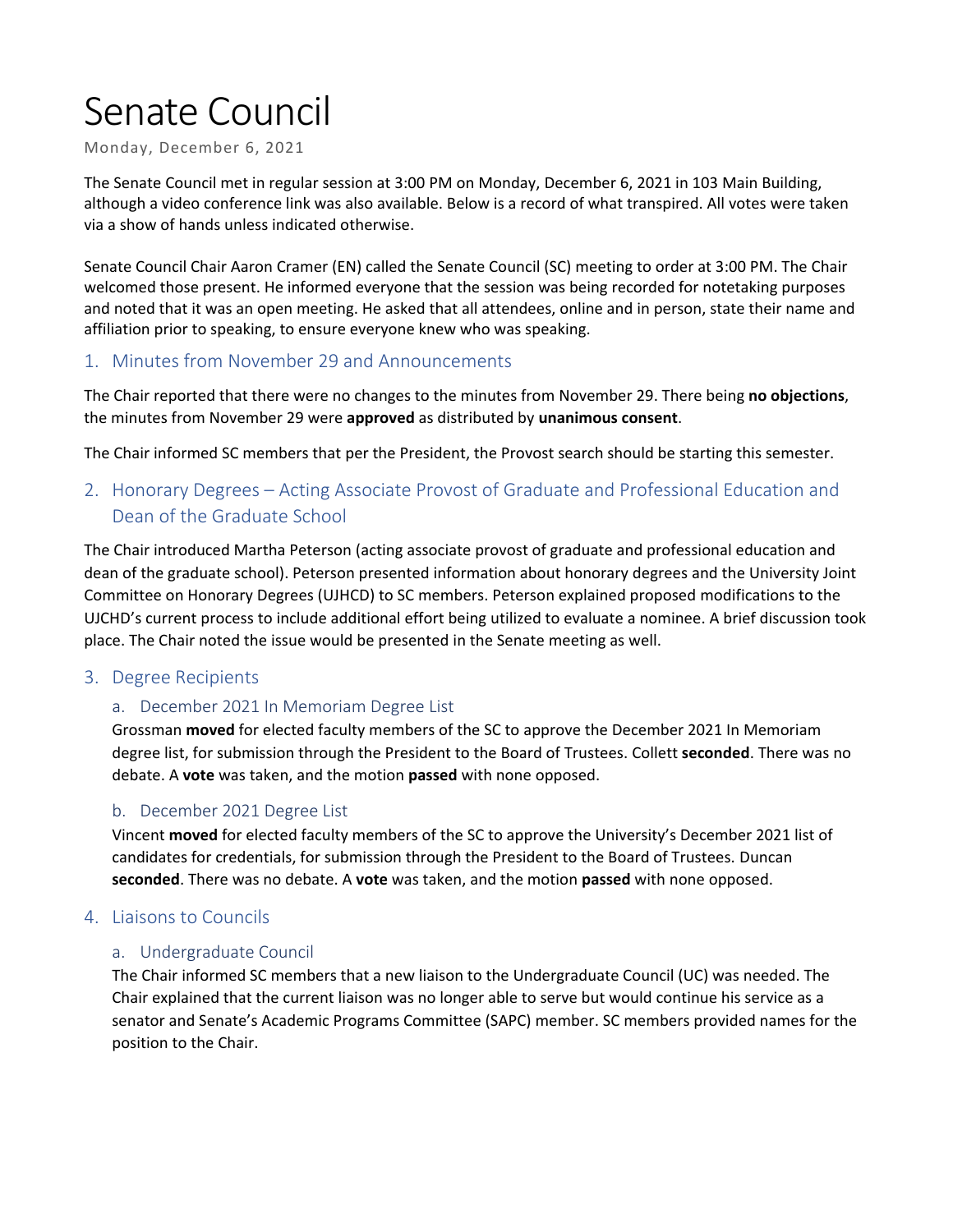## 5. Officer Elections

#### a. Vice Chair

The Chair introduced Chair of the Elections Subcommittee of the Senate's Rules and Elections Committee (SREC) Roger Brown. Brown shared with SC members that he would ask for nominees for SC Vice Chair and verify nominees' willingness to serve. The Chair noted that Grossman and Vincent had previously expressed a willingness to stand for the position, so he would formally nominate them both. There were no other nominations. Both Grossman and Vincent verified their willingness to serve as Vice Chair. Brown invited Grossman and Vincent to speak briefly to SC members. Grossman and Vincent made brief statements to SC members. Brown asked if there were any questions. Clarification for the Vice Chair term was requested. Brown stated that the Vice Chair term was a one-year term that would begin June 1, 2022. Brown also noted some of the Vice Chair duties. There were no other questions.

Brown requested that SC members voting online transmit their votes by way of their University email address to his University email address and asked SC members voting in-person to vote by way of paper ballot. Because of open meetings law, the vote cannot be secret ballot. He asked in-person voting members to write their name on one side and vote on the other side. Brown collected the votes and tallied the results. The vote was 10-2 in favor of Leslie Vincent. The Chair thanked both nominees.

## 6. Committee Reports

- a. Senate's Distance Learning and eLearning Committee (SCDLeL) Roger Brown, Chair
	- *i. Regular and Substantive Interactions (RSI)*

The Chair introduced Roger Brown (SCDLeL chair). The Chair explained that a proposal from the committee was received regarding RSI, although a subsequent, alternative proposal was offered by Brown. Brown explained that the issue was an additional policy for RSI to be added to the *Senate Rules* to fulfill federal requirements. The proposal offered by the committee would involve new syllabi requirements for instructors of both distance learning (DL) and non-DL courses. Brown commented that later conversations with the Chair outlined potential alternatives, noting that federal requirements did not require for such specific elaboration in syllabi. Brown explained an alternative to the proposal offered by the committee (that would still fulfill federal requirements for RSI) would be less burdensome for instructors, by instead making changes to the syllabi boilerplate language in Standard Academic Policies.

The Chair explained the motion on the floor from the committee was to approve the committee's original proposal. Grossman **moved** to substitute consideration of the committee's proposal with Brown's proposed alternative, presuming the full committee supported Brown's alternative. Vincent **seconded**. There was no debate. A **vote** was taken, and the motion **passed** with none opposed and one abstained.

SC members discussed Brown's alternative proposal. Duncan commented in favor of the proposed alternative, noting there was no need for the elaboration in syllabi. Charnigo agreed. Hawse noted the importance of having resources available to students in the syllabus, such as the elaboration of RSI. Cantrell asked if the Department of Education (DOE) required the explanation of RSI in the syllabus; the Chair clarified that this was not required by the DOE and further explained the explanation could be available via linking to the Standard Academic Policies language available on the Senate's website. Grossman **moved** to amend Brown's alternative proposal by including specific language to add the boilerplate language to the Senate website. Charnigo **seconded**. A **vote** was taken, and the motion **failed** with two in favor, five opposed and four abstained.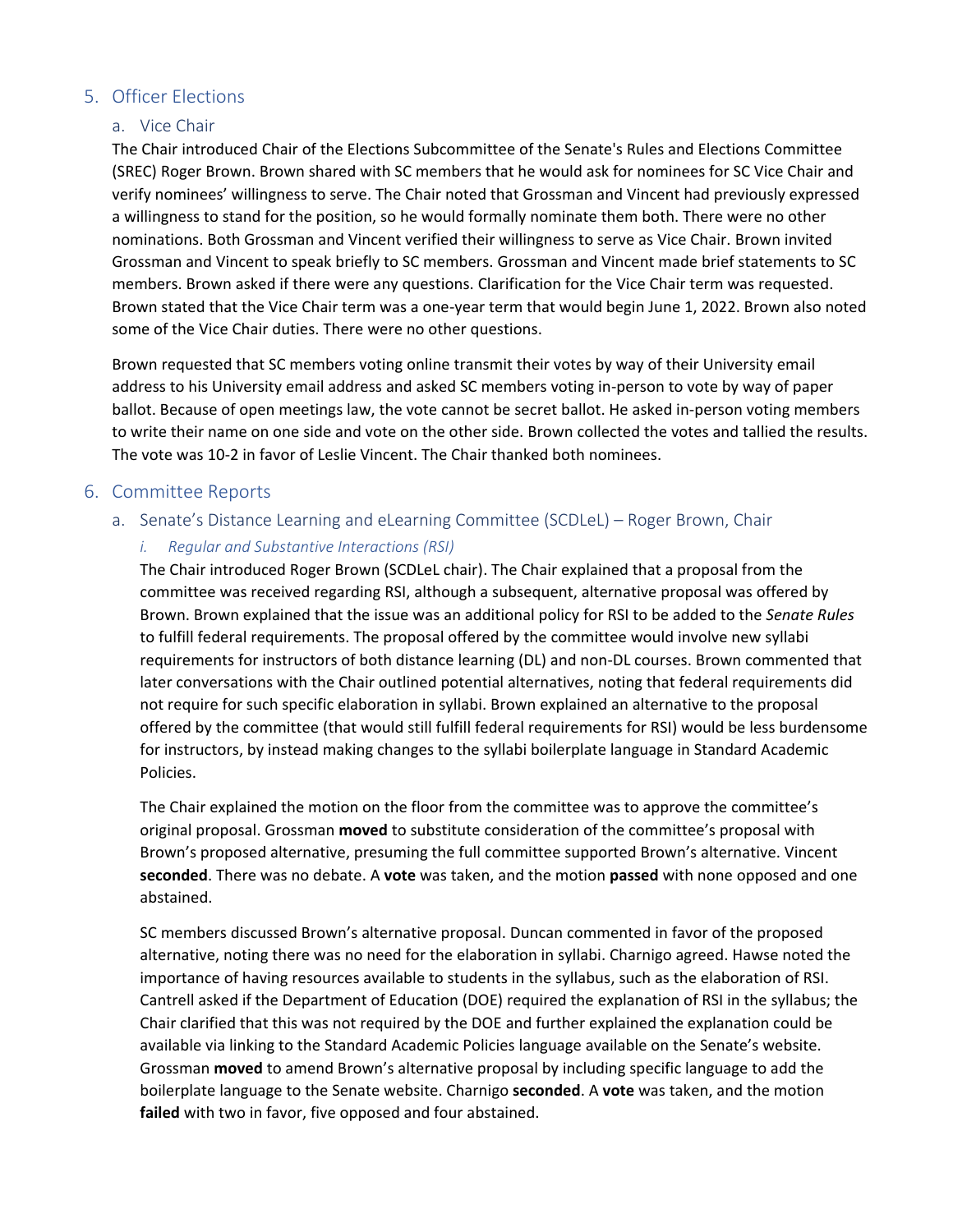The Chair asked if there was any further debate on the substituted motion and clarified the motion was to approve Brown's alternative for consideration by the Senate pending SCDLeL's approval. There was no further debate. A **vote** was taken, and the motion **passed** with none opposed and one abstained.

The Chair informed SC members that Michelle Sizemore (SAASC chair) was not yet present due to a scheduling conflict and asked SC members to consider the Tentative Senate Agenda for December 13, 2021, next instead. There were **no objections**.

## 7. Tentative Senate Agenda for December 13, 2021

Blonder commented that she and Swanson would both be absent due to the Board of Trustees meeting and thus unable to provide a report to the Senate. The Chair suggested prioritizing the center-related agenda item from the SAOSC, due to the proposal requiring review and approval by the Board of Trustees the following day. There was brief discussion about considering the suspension and closure items as a single motion, based on the SAOSC Chair's suggestion. Grossman recommend placing the items in question on a consent agenda. Hall **moved** to amend the agenda to move the proposals to suspend and close to a consent agenda. Hawse **seconded**. The Chair asked if there was any debate. Grossman suggested informing the Senate that accepting the consent agenda would indicate Senate agreement to waive the *Senate Rules 3.3.2.2.2 ("Academic Program or Educational Unit Review")* requiring an open hearing. A **vote** was taken, and the motion **passed** with none opposed and one abstained.

The Chair noted that the tentative Senate agenda was now being considered as amended. Hawse **moved** to approve the tentative Senate agenda for December 13, 2021, as amended. Grossman **seconded**. There was no debate. A **vote** was taken, and the motion **passed** with none opposed.

## 6. Committee Reports (cont.)

## b. Senate's Admissions and Academic Standards Committee (SAASC) – Michelle Sizemore

The Chair introduced Sizemore to provide a committee report for the SAASC and noted that Jennifer Bird-Pollan (associate dean of academic affairs) and Frank Romanelli (associate dean) were present to represent the J. David Rosenberg College of Law and PharmD respectively. Sizemore explained the proposed changes to *SR 5.5.2.2 ("Conditions of Merit and circumstance for Degree Honors")* for the J. David Rosenberg College of Law and PharmD, noting the committee approved the proposed changes in a 7-2 vote.

## *i. Proposed Change to SR 5.5.2.2 for University of Kentucky J. David Rosenberg College of Law ("Conditions of Merit and Circumstance for Degree Honors")*

The Chair asked if there were any questions for Sizemore or Bird-Pollan and there were none. Because the **motion** to approve the proposed change to *SR 5.5.2.2* for University of Kentucky J. David Rosenberg College of Law ("Conditions of Merit and Circumstance for Degree Honors") came from committee, no **second** was required. The Chair asked if there was any debate. There was a brief discussion that included the following considerations and clarification:

- Whether the separation of the proposed new language from the existing rule language was necessary (Bird-Pollan clarified the separation proposed was favorable)
- Was the intention for the honors to be separate from the undergraduate honors, rather than a subset of the undergraduate honors (Bird-Pollan and Romanelli clarified this was the intention)
- If approved by the SC, when codified by the Senate Rules and Elections Committee (SREC), numbering would be used to indicate the lateral relationship with undergraduate honors, rather than a subset relationship
- The number of graded hours and pass/fail courses for students in the Rosenberg College of Law
- How college-specific honors appear on the transcript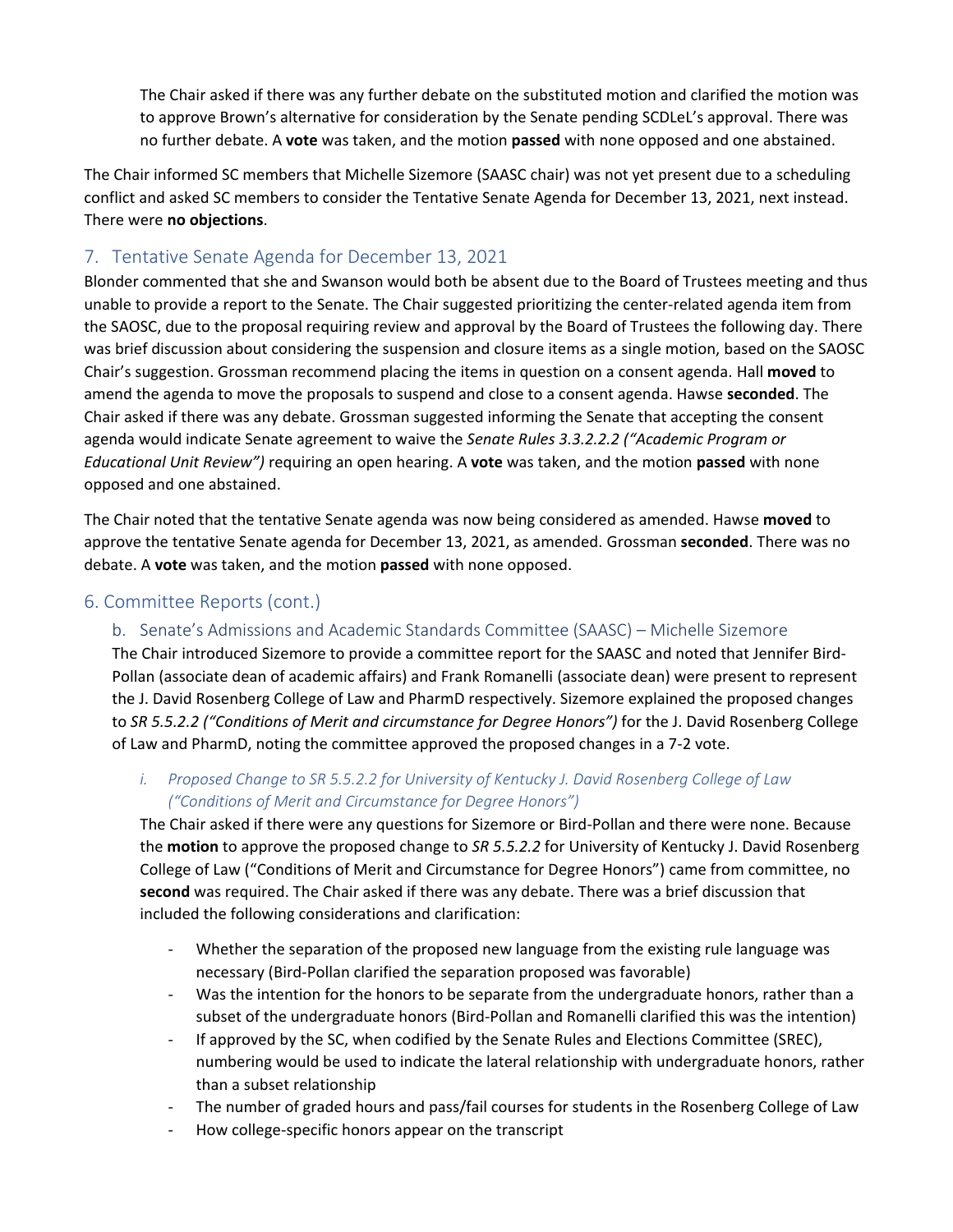- What peer institutions were doing (Bird-Pollan explained much of the experiential learning in law programs were pass/fail courses)
- If GPA was calculated based on coursework in the program (Bird-Pollan clarified that it was)

A **vote** was taken, and the motion **passed** with none opposed and one abstained.

*ii. Proposed Change to SR 5.5.2.2 for PharmD ("Conditions of Merit and circumstance for Degree Honors")*

Sizemore explained the proposed change to *SR 5.5.2.2* for PharmD ("Conditions of Merit and Circumstance for Degree Honors") was similar in nature to *SR 5.5.2.2* for University of Kentucky J. David Rosenberg College of Law ("Conditions of Merit and Circumstance for Degree Honors"). The Chair asked if there were any questions and there were none. Because the **motion** to approve the proposed change to *SR 5.5.2.2* for PharmD ("Conditions of Merit and Circumstance for Degree Honors") came from committee, no **second** was required. The Chair asked if there was any debate. Davy Jones recommended taking the same course of action as suggested in the prior discussion for the Rosenberg College of Law. A **vote** was taken, and the motion **passed** with none opposed and one abstained.

## 8. Items from the Floor (Time Permitting)

The Chair welcome items from the floor.

Hawse announced that DanceBlue would take place March 5-6, 2022.

Hawse also reported that the Student Government Association (SGA) was currently reaching out to colleges to help fund the University subscription to the *Wall Street Journal* and the *New York Times*, both of which were due for renewal. Hawse noted that the SGA had paid for the *Wall Street Journal* subscription in the past. Vincent commented that access to both publications was absolutely valuable for students. Oltmann asked if Hawse had communicated with the University Libraries. Hawse noted that while the long-term goal was to house the University subscription with Libraries, funding from the Libraries was currently dedicated for academic journals. Duncan commented that she was a member of the Senate's Library Committee and offered to inform the committee. Vincent asked about the utilization of such subscriptions. Hawse commented that the *Wall Street Journal* subscription was most widely utilized.

Duncan asked about the modality for DanceBlue. Hawse responded that in-person was currently planned with no movement towards a relaxation of the mask requirement. SC members expressed concerns about the 24 hour event and the negative impact of sleep deprivation on students, especially with COVID-19 still present. Hawse agreed to convey the SC's concerns for student health.

SC members discussed the current University mask requirement and the broad concerns about students not wearing masks, or not wearing them properly, in a variety of campus buildings. Cantrell suggested a need for new communication to remind people of the mask requirement, noting that the William T. Young Library was a location of particular concern. The Chair agreed a proactive approach was needed. Hawse commented that the SGA was planning promotional activity to encourage compliance with the mask requirement.

Oltmann commented on reports of delays at the Undergraduate Council. The Chair noted that the previous coordinator for the Undergraduate Council had accepted another position elsewhere and that there were normal delays. He also noted Corso's resignation as the Senate Council's liaison to the Undergraduate Council but said Corso had not reported any particular inefficiency. Oltmann thanked the Chair.

The meeting adjourned at 4:57 PM with **no objections**.